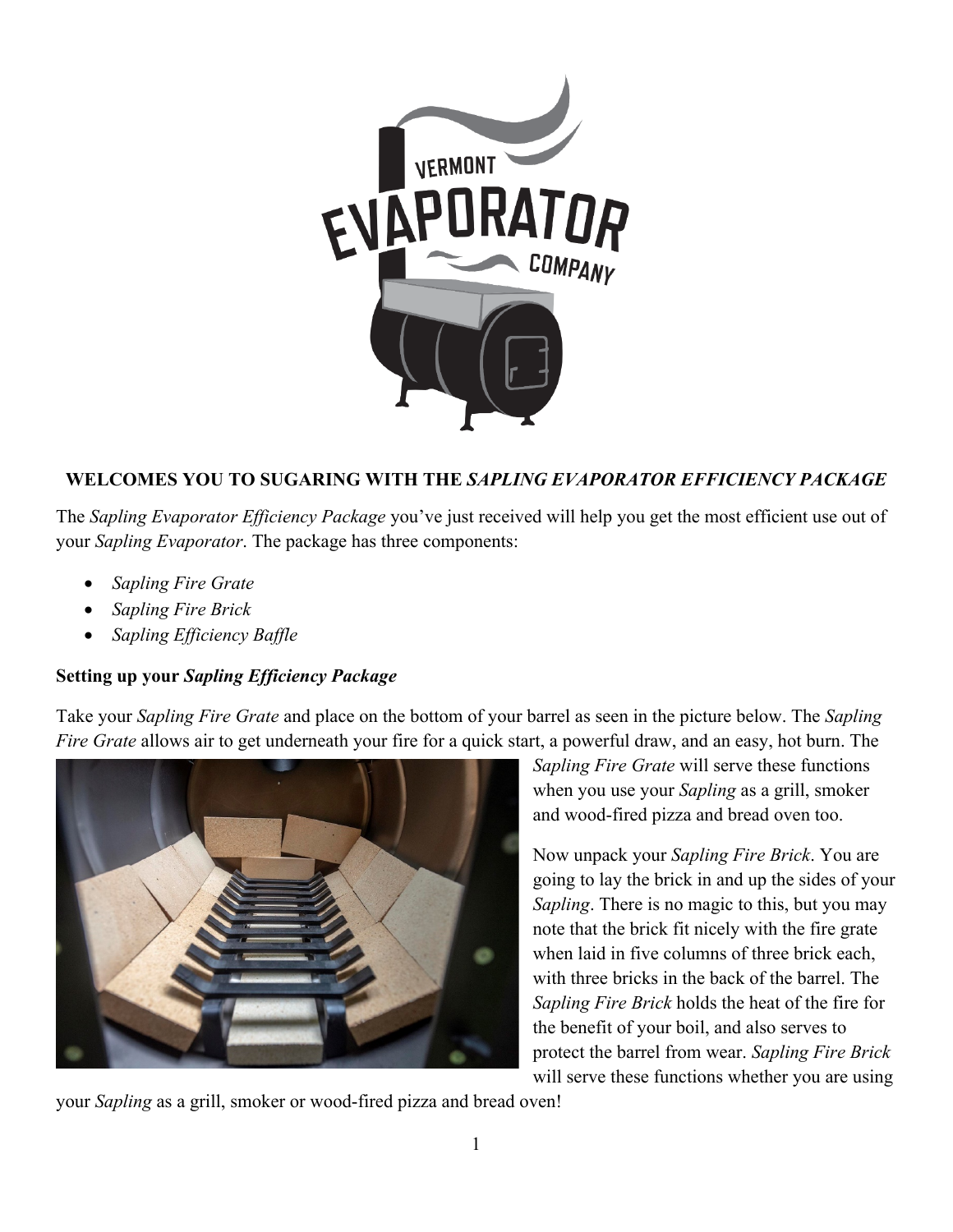Now unpack your *Sapling Efficiency Baffle* and place the baffle in the barrel opening (underneath the *Sapling Evaporator Pan*) all the way to the rear of the barrel so that your pan can sit flush on the barrel opening as normal. The *Sapling Efficiency Baffle* thus creates a reburn chamber that helps you get more heat energy out of your wood.

(Note that the *Sapling Efficiency Baffle* is one of the four pieces of the *Sapling Smoking Package*. To convert your *Sapling* to a smoker, purchase the *Sapling Grill Grates*, the *Sapling Grill Lid* and the *Sapling Damper*.)

## **More about the** *Sapling Fire Grate*

Your new *Sapling Fire Grate* was handmade in a small, family-owned shop in Georgia! It will fit perfectly in your *Sapling* with or without the *Sapling Fire Brick*, and will aid the air flow in your fire, whether you are sugaring, grilling, smoking or baking on your *Sapling!*

In order to help you get the most out of your purchase, the manufacturer has compiled a list of top customer concerns to help our customers know what to expect from their grate. We pass them along to you, here. Enjoy your *Sapling Fire Grate!*

- *The paint is scratched, peeling, or uneven.*
	- o **The black paint is a temporary coating** intended to minimize rusting during warehousing and shipping of the grate. It is not intended to survive the first few fires – in fact, no coating can withstand direct contact with fire for very long. The paint will burn off, replaced by soot and creosote. This will not affect the longevity of the grate.
- *When I lit my first fire, there was smoke coming from the grate*.
	- o **Some smoking at the beginning is normal** and will subside after a few fires. This is just the temporary coating burning off.
- *My grate is slightly smaller than the stated dimensions.*
	- o **Some variation in dimensions is unavoidable** as all our grates are made by hand. Therefore, we aim to build them slightly smaller than the stated dimensions in order to ensure a good fit. After all, a 23-1/2-inch grate will fit and work just fine in a 24-inch fireplace, but a 24-1/2-inch grate will not!
- *The inner legs on my grate are slightly shorter than the outer legs.*
	- o **This is by design.** As all our grates are made by hand, some variation in dimensions is unavoidable. If the outer legs are slightly different, the grate will still sit flat. However, if the inner legs are even a fraction of an inch too long, the grate can wobble. Many of our competitors choose to skip the inner legs, even on larger grates that need the extra support, resulting in sagging of the grate over time. Our solution was to make the inner legs slightly shorter than the outer legs. If the grate starts to sag, the inner legs will touch the floor and stop the process. This will significantly increase the life of the grate.
- *My grate is used outdoors, and it is starting to rust.*
	- o **Rusting of a steel grate that is used outdoors is inevitable.** This will not significantly affect the longevity of our grates as they are built from thick, heavy duty bar steel and designed to be left exposed to the elements. However, if you would like to minimize rusting for aesthetic reasons, we recommend keeping the grate covered when not in use.